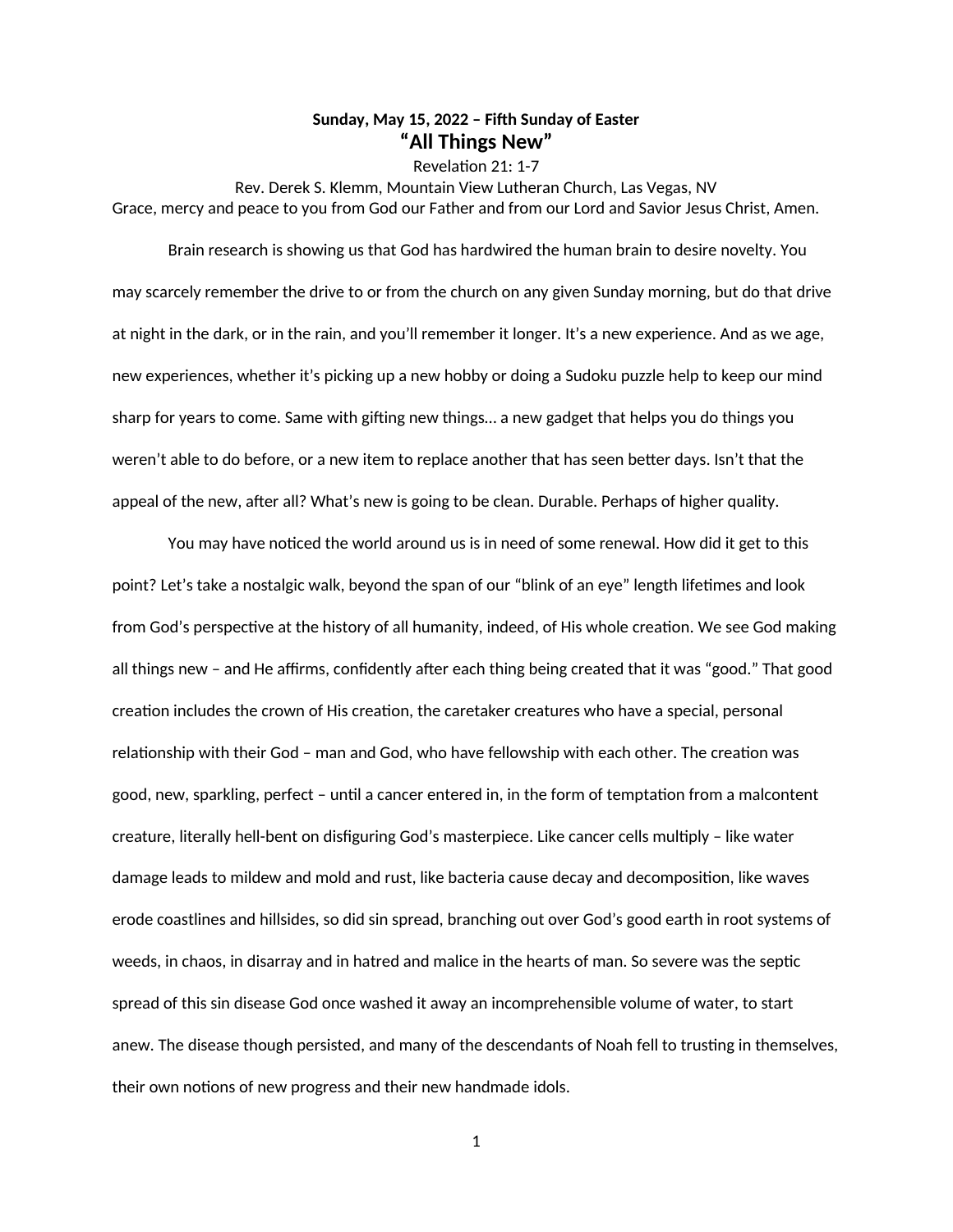Despite this great wickedness and abject disobedience to the creator of it all, it's only by God's own hand that the world keeps turning at all. God continues to work in His world today. First, He does this through creation. He sustains the lives of all, even those who do not acknowledge Him. For anyone who has anything to support their body and life, even the air they breathe, it comes solely by God's providing. It's a creative act of God continuing in the world and purely an act of His grace that children are born, that animals and plants reproduce for food, that rain falls on our fields and that we receive supplies to build our homes. Everything we eat and use, from the most basic tool to the most complicated computer, has its origin as a byproduct of life or from the minerals in the earth.

Second, God continues His good work for His creation by paying a price to buy back all that which was tarnished by sin – for God was not content to simply throw His creation and His creatures into the proverbial dumpster and start anew. Instead He sent His one and only Son to collect the dirt, the grime, the sin, the shame onto His own self at the cost of His blood and His life. Every person infected by this disease finds themselves healed in Jesus Christ.

Third, God is rebuilding our hearts, day in day out through our baptism to want to do His will in this world. It's yet another way God continues caring for His creation, by guiding His people and making them holy to live their lives for Him.

All to say – God's care for His creation – for you and me – continues today – for we too are being made new. By grace, He continues to provide for all living creatures. By grace, He purchases us back from sin death and the devil by the blood of His Son. By grace, He works patiently and constantly in the hearts of believers to mold us and guide us to live ever more like He desires – He gives us a brand new life, a new heart that wants to fear, love and trust in Him above everything.

But this day, we also look forward to the fullest expression of God's new and righteous rule to come on the Last Day. We look forward because as much as God continues to care for a creation that has betrayed Him, as much as He has sent Jesus to take away our sin and make us righteous in His sight,

2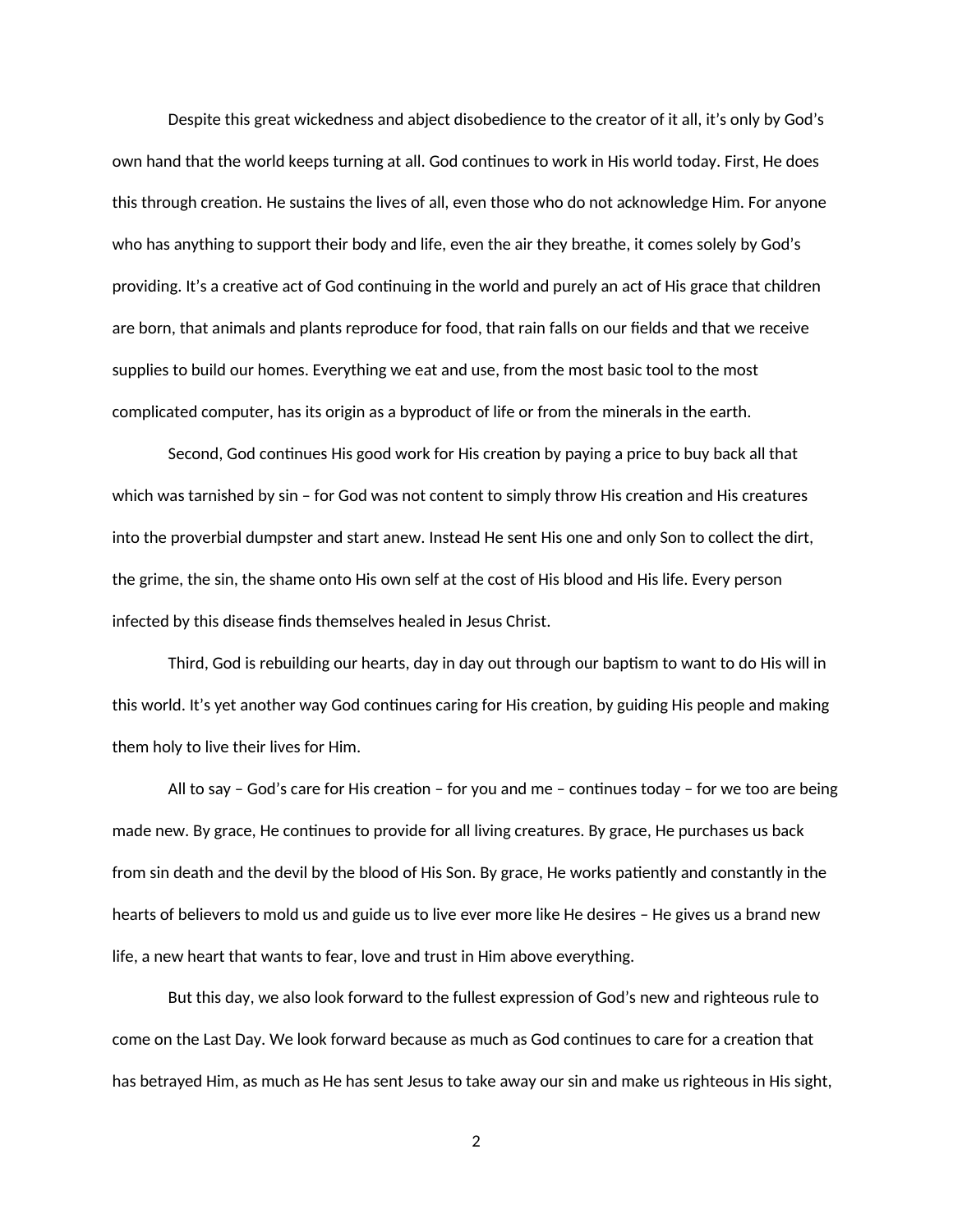which has already happened, as much as God recreates our hearts to desire to love and serve Him in all we do, it's an ongoing renewal. A work in progress. From God's perspective, it's complete – our being saved is a fact. But from our perspective, we're left waiting, waiting to experience, in full the life that God has already prepared for us. Why is it not here yet, in that way? Because God wants all people to be saved and quite simply, there are still more people who need to hear that message. Many here before you today knew Jesus before they became members of our congregation. And yet there are many others out there in Las Vegas who do not know that good news of Jesus.

By good news, I mean this: a day is coming when we will experience not only God's newest but His best of everything. There will be no decay. It will not grow stodgy or boring over time. The newness to come will be preserved entirely forever. No death, no mourning or crying or pain – the old order of things will have passed away.

You know, this is simultaneously the most important thing there is to point toward for hope in our Christian life, and the most challenging for people to feel is relevant. Perhaps you're thinking, "Yes, I know, Jesus is going to return, everything will be great forever and I'll live happily ever after – no end. But what's that mean for today?"

It matters for today because those things God makes new already are dim glimpses of a profoundly greater reality that is already ours. Every time you give thanks for what God has provided, though not all is right – every time you hear, "I forgive you all your sins," the confidence only a blameless person could have before God is yours already today. Every moment of your life the Holy Spirit is working and living in you since your baptism, and even when you stammer through an opportunity to talk about Jesus to someone, or struggle with forgiveness but keep at it, the Holy Spirit uses that anyway and makes us effective for His work.

The newness and good God is working for us right now is great. It points to something even better. The Father, the one seated on the throne, makes this promise, "I am making everything new!

3